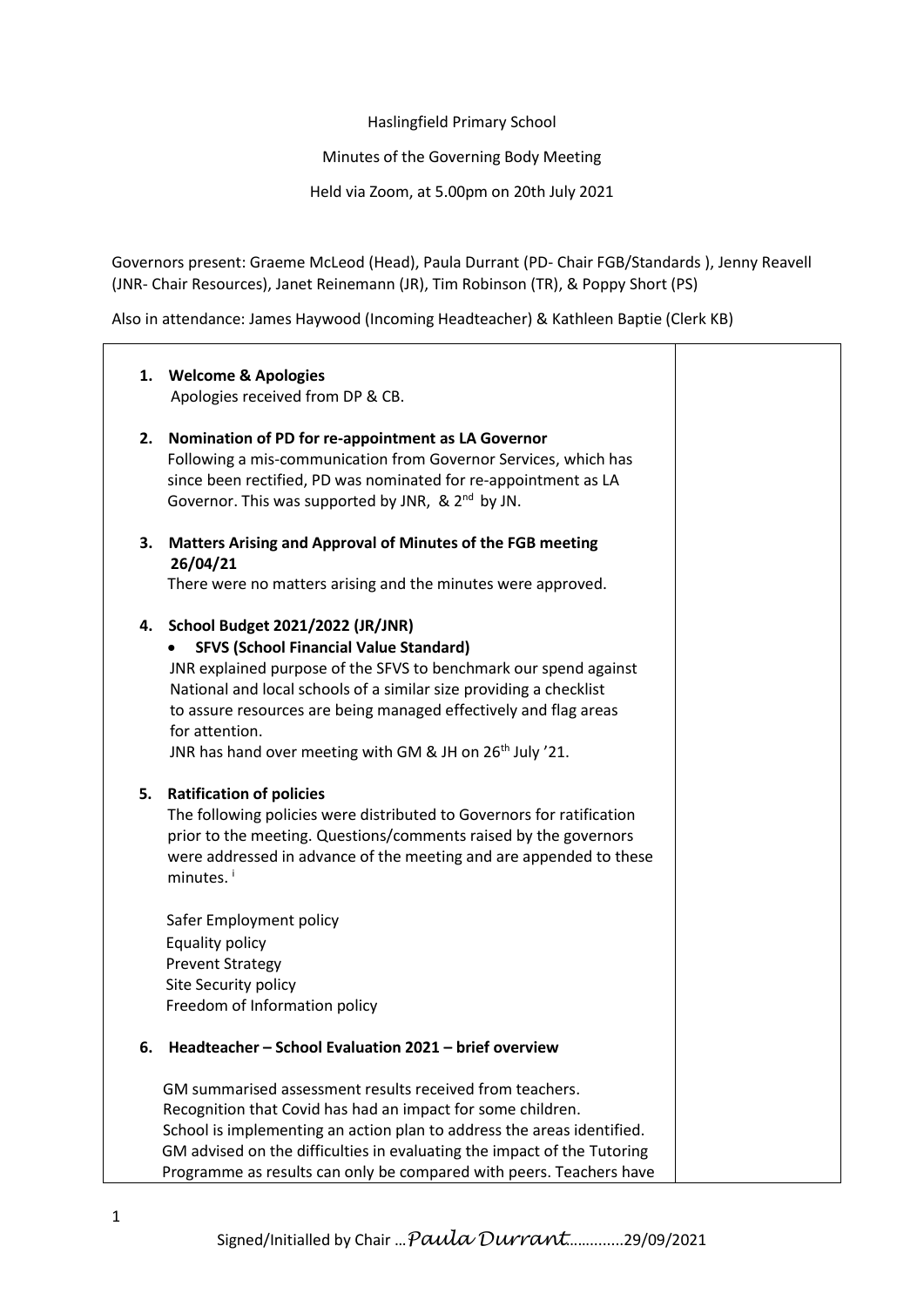observed positive results from the Tutoring Programme in pupil's work and confidence. The Tutoring Programme is currently in place until December 2021 and will focus on the cohorts in Year 1 and 3. **Governor Q:** Why are there no SEN results for Year 1 children? **GM:** The Year 1 experience has been markedly different from the rest of the school and therefore the data cannot be used as an accurate measure. However their progress is discussed in Pupil Progress meetings using peer to peer analysis. **7. Safeguarding** GM reported on the Governors Safeguarding Audit undertaken by PD and JR on 30<sup>th</sup> June 2021. SCR training was undertaken by GM, BD & KB and PD. SCR up to date. Further safeguarding checks will be required for the peripatetic teachers when they return in September 2021. Staff and governors will need to read and sign Safeguarding policy on annual basis. **ACTION 8. Governor Update** Membership PD thanked TR for his work and attention to detail during his term of office, especially with HT recruitment. Noted JNR's term of office expires in September 20212. Current governor vacancies include one parent governor and 3 co opted Governors. There is current interest in the parent vacancy and an advertisement in place to recruit new governors. **Training**  PD has completed; Safer Recruitment, SEND, HT Appraisal and SCR. Governors commented that LA training courses are limited in number and booked quickly. Visits TR has undertaken curriculum visits in the summer term with DP as Curriculum lead and with CK as SENCO and SC as Maths lead. TR reported positive comments on the support children received during lockdown. PD met with LL (Early Years) in the summer term to look at how children were engaged during lockdown and discuss any areas identified in impacting learning. PD noted that she got a sense of how Early Years is delivered in the school. JR reported on Safeguarding visit with PD. An LA audit form was completed as part of the visit. It was recommended that all Governors attend Safeguarding training as a priority. **ACTION** PD will produce a work cycle plan and Governance calendar in the next

Signed/Initialled by Chair …*Paula Durrant*……........29/09/2021

few weeks and circulate. **ACTION**